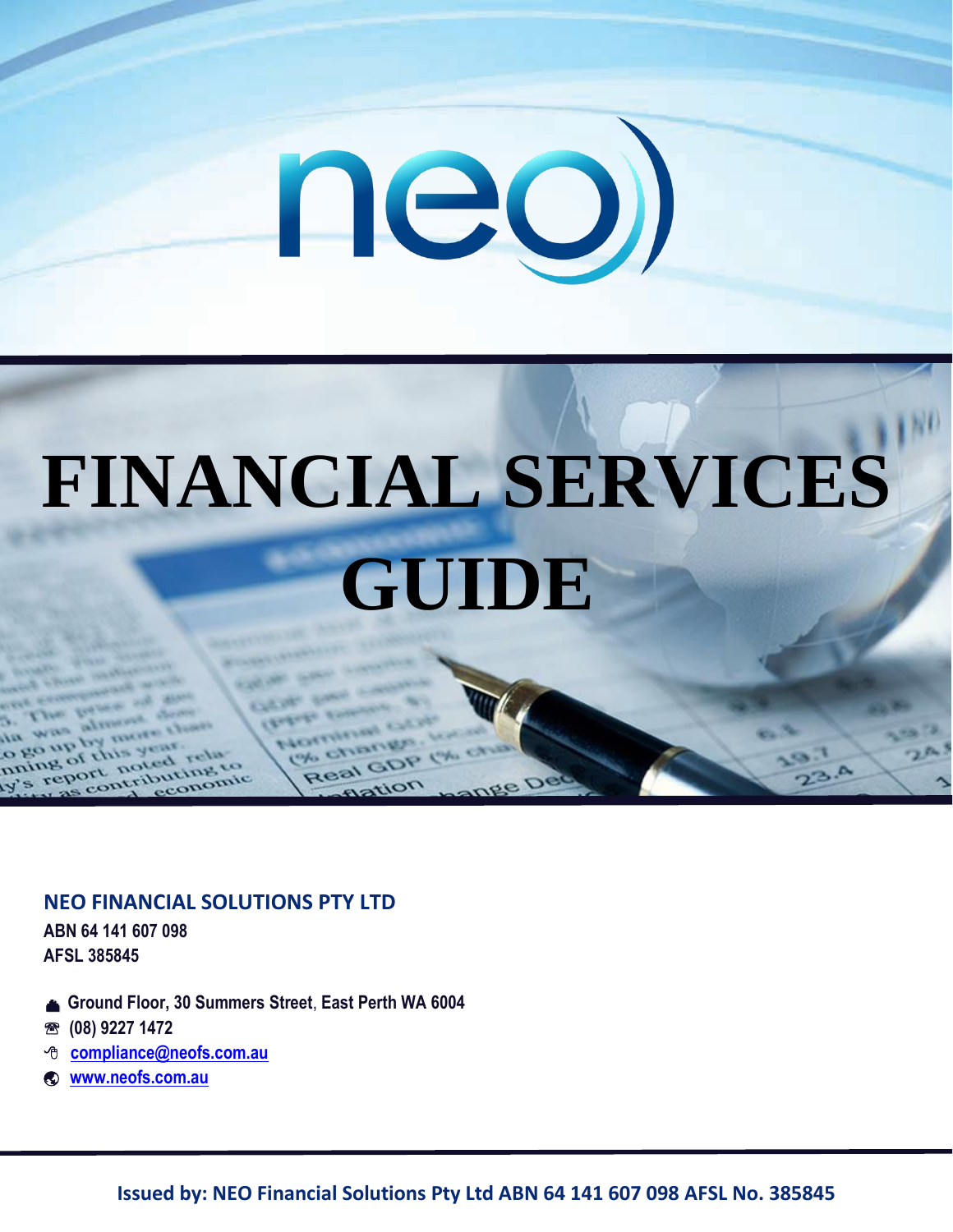# **Financial Services Guide: Part One**

# **This document is Part One of a Financial Services Guide andmust be read in conjunction with Part Two.**

This Financial Services Guide **(FSG)** is issued with the authority of NEO Financial Solutions Pty Ltd (**NEOFS**). This FSG is designed to assist you in determining whether to use any of the services offered by NEOFS or its Authorised Representatives. This guide is only complete when you also have Part Two - "Authorised Representative Profile".

#### **This FSG contains information about:**

- NEOFS, who as the Licensee is responsible for the financial service;
- Your financial adviser;
- The financial planning services and products your financial adviser can provide;
- How NEOFS, your financial adviser and other related parties are paid for the financial planning services provided to you;
- Any associations or relationships that could create potential conflicts of interest; and
- Details of who to contact should you have a complaint.

### **Who Is NEO Financial Solutions?**

**NEOFS** holds an Australian Financial Services Licence No.385845 **(AFSL)** issued by the Australian Securities and Investment Commission **(ASIC)**. NEOFS conducts business through a network of financial advisers who are appointed as Authorised Representatives under NEOFS's AFSL. Where NEOFS has appointed a corporate entity as an Authorised Representative, employees of that company who give advice will also be authorised by NEOFS. NEOFS is responsible for the advice and conduct of your NEO financial adviser. We are not responsible for any unauthorised services that they may offer (to the full extent permitted by law), so please check the services your adviser offers in FSG Part Two.

#### **Not Independent**

**NEOFS and its representatives are not**  $Z \cup V$ (which are cestricted woTr**d**s\or ]| **expressions under the** Corporations Act 2001 **) because NEOFS or its representatives may receive commissions on life risk insurance products.** 

# **Authorised Representative Profile –Part Two**

Your financial adviser will be the Authorised Representative listed in Part Two of this FSG.

This FSG must be read in conjunction with the Authorised Representative Profile as it forms part of this FSG. It provides detailed information about your financial adviser such as their contact details, referral sources and the types of financial products and services they are authorised to advise/deal in. Please retain both Part One and Part Two of the FSG for your reference and any future dealings with NEOFS and your financial adviser.

#### **What Other Documents Might You Receive?**

You might receive the following documents to help you make an informed decision on any financial strategy or recommended financial product:

#### **Statement of Advice (SoA)**

All initial personal advice provided to you will be outlined in an SoA. The SoA will contain personal advice, the basis on which it is given, details of fees, commissions and information on relevant associations. The SoA is used for initial advice and where further advice is provided that involves a significant change to your relevant personal circumstances.

#### **Record of Advice (RoA)**

Where further advice is provided to you in reference to previous advice (SoA) and there have been no significant changes to your relevant personal circumstances, your adviser will provide you with a RoA. There are no limitations in relation to time or how you make your requests for a copy of the RoA.

#### **Product Disclosure Statement (PDS)**